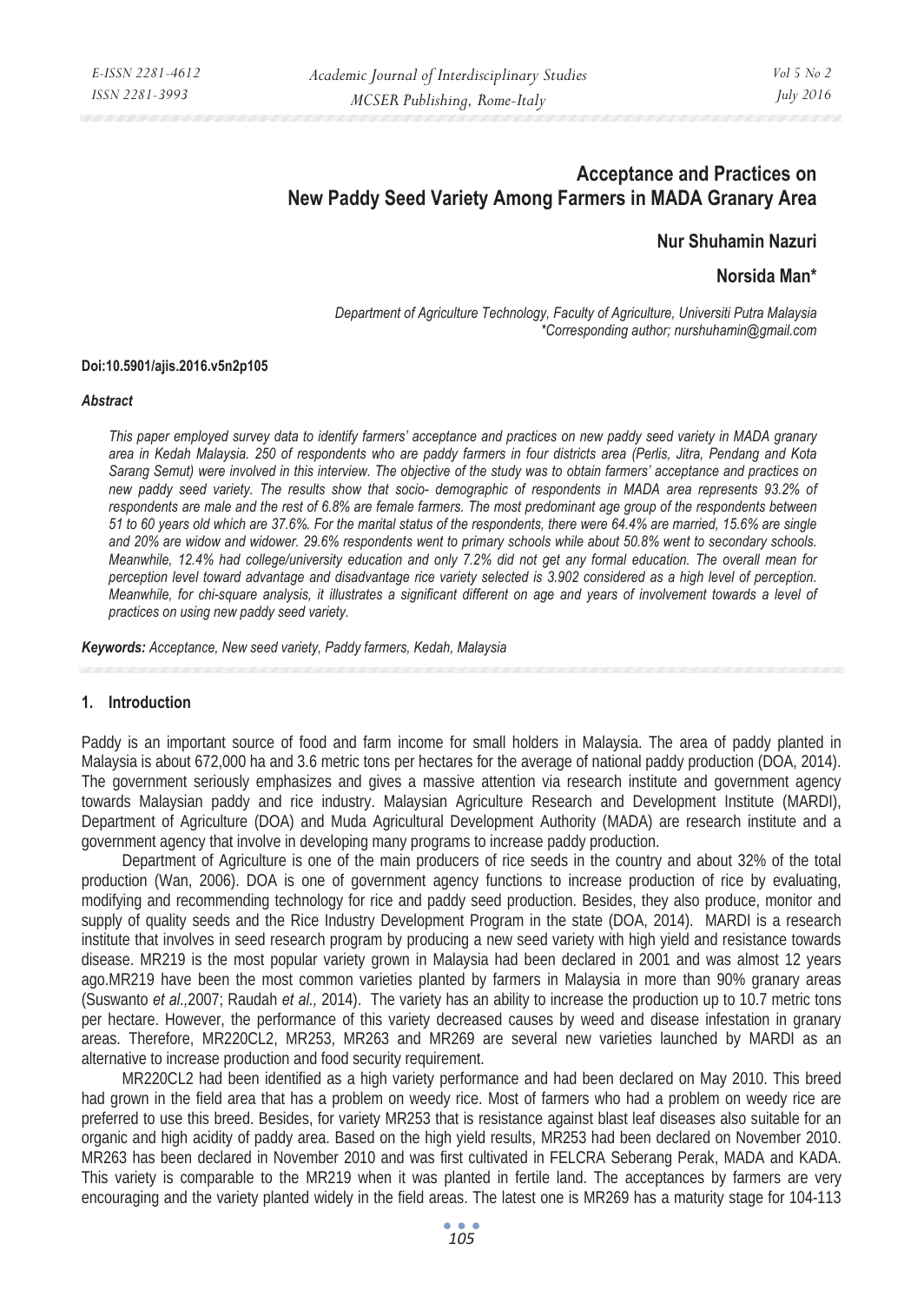| E-ISSN 2281-4612 | Academic Journal of Interdisciplinary Studies | Vol 5 No 2       |
|------------------|-----------------------------------------------|------------------|
| ISSN 2281-3993   | MCSER Publishing, Rome-Italy                  | <i>July 2016</i> |

days after sowing and has been declared on November 2012. Studies found that MR269 has a high resistance against blast leaf disease compared to MR219.

All these new varieties had been introduced via development of varieties and research program to ensure the rice consumption are sufficient. Meanwhile, MADA also provides support services to farmers development programs including produces high-quality paddy seeds that have been implemented to enhance socio-economic of farmers (Fauzi and Wahab, 2013). It was a good program and effort from government agencies and research institutes in the development of new variety and evaluation to strengthen the yield. Malaysia currently achieved only 70% self-sufficient in rice production. To fulfill the demand, we imported rice stock from a foreign countries such as Thailand, Vietnam, and China. The contribution in agricultural sector especially rice production is very important for generating self-sufficient, reducing imported rice and increasing food security**.** Farmers have low knowledge and expertness on accepting a new and different seed varieties. Only certain variety can be produced with good performance in all areas (MARDI, 2012). Therefore, farmers' level of productivity can be increased by improving their knowledge of new techniques and technologies as mentioned by Rosegrant and Cline (2003).

#### **2. Literature Review**

Development and adoption of improved technologies play a critically important role in improving the productivity (Sall *et al*. 2000). Normally, farmers do not immediately adopt a new technology or innovation. The time from initial knowledge of farmers to final acceptance may take from a few days to many years (Lionberger, 1960). These farmer perceptions reflect their experience with the new technology and it should not be automatically assume that the characteristics of new technology are satisfactory in the opinion of farmers. Access to new improved seed is a factor to stimulate the technology uptake and increase the agricultural productivity in smallholder (Bekele *et al*., 2008). The difficulties in supplying seed in Africa country have been identified as limiting factors for adoption of improved varieties (Cromwell, 1996; Morris, 1998; Tripp, 2000). In Malaysia, the Department of Agriculture is the main producer in rice production and there is about 32% of the total production by them.

There is about 53,000 tons rice seeds production by various agencies whereas the requirement is estimated at 60,000 tons shows insufficient of seed supply (Izham *et al*., 2003). However, Bekele *et al*., 2008 explained that the seed access constraint was not a main factor for farmers' difficulty to adopt for a new variety, but the main problem came from incomplete information and uncertainties on the profitability of new varieties. Since farmers do not adopt new technologies without adequate information, several types of research mentioned that adoption decisions to adopt new technology depend on farmers' information about new technologies (Zhao, 2005).

Adoptions of modern varieties of seeds and fertilizers decisions tend to increase when the information about new technology increase results to strengthen the productivity and give profitable to farmers (Feder *et al.,* 1985). Burton et al. (2003) study on farmers' knowledge towards technology where they study shows how the knowledge affects the implementation of organic farming in United Kingdom. The study based on a cross-sectional survey of 237 farms in the UK, comprising 86 organic farmers and 151 conventional farmers. The study found that farmers who have knowledge on organic farming technology innovation significantly affected to the implementation of organic farming. According to Chhetri (2007) study showed how technology development increasing agricultural productivity in Nepal. Study showed that farmers who have knowledge on the technology have changed their attitude and more receptive towards the new technology than those farmers who are a lack of knowledge. Studies conducted by Abdulai and Huffman (2005) on acceptance of technology among farmers in Tanzania. The results showed technology acceptance depends on education background and knowledge of farmers. Most of the farmers gain knowledge about the technology from extension agencies. A knowledgeable farmer is ready to accept technology innovation compared to unknowledgeable farmers.

Therefore, extension agencies play an important role to disseminate the new information to farmers. Extension services were used as a measurement for government performances in distributing information for farmers' access (Doss, 2006). An economic analysis concluded that incomplete information, risk, human capital, input availability tends to explain agricultural technology adoption (Feder et al. 1985; Foster and Rosenzweig 1995; and Kohli and Singh 1998). Findings by Truong (2008) state that factors such as low education level of farmers, weak and negative perceptions of technology disorganization, geographical conditions, lack and inadequate resources and funds and small land area led to low technology adoption. Farm and farmer characteristics, and their perceptions of technology specific characteristics, all influence adoption decisions related to improved varieties (Sall et al. 2000).

According to Rosegrant & Cline (2003), farmers' level of productivity can be increased by improving their knowledge of new techniques and technologies. Foster and Rosenzweig (1995) reported that farmers in India were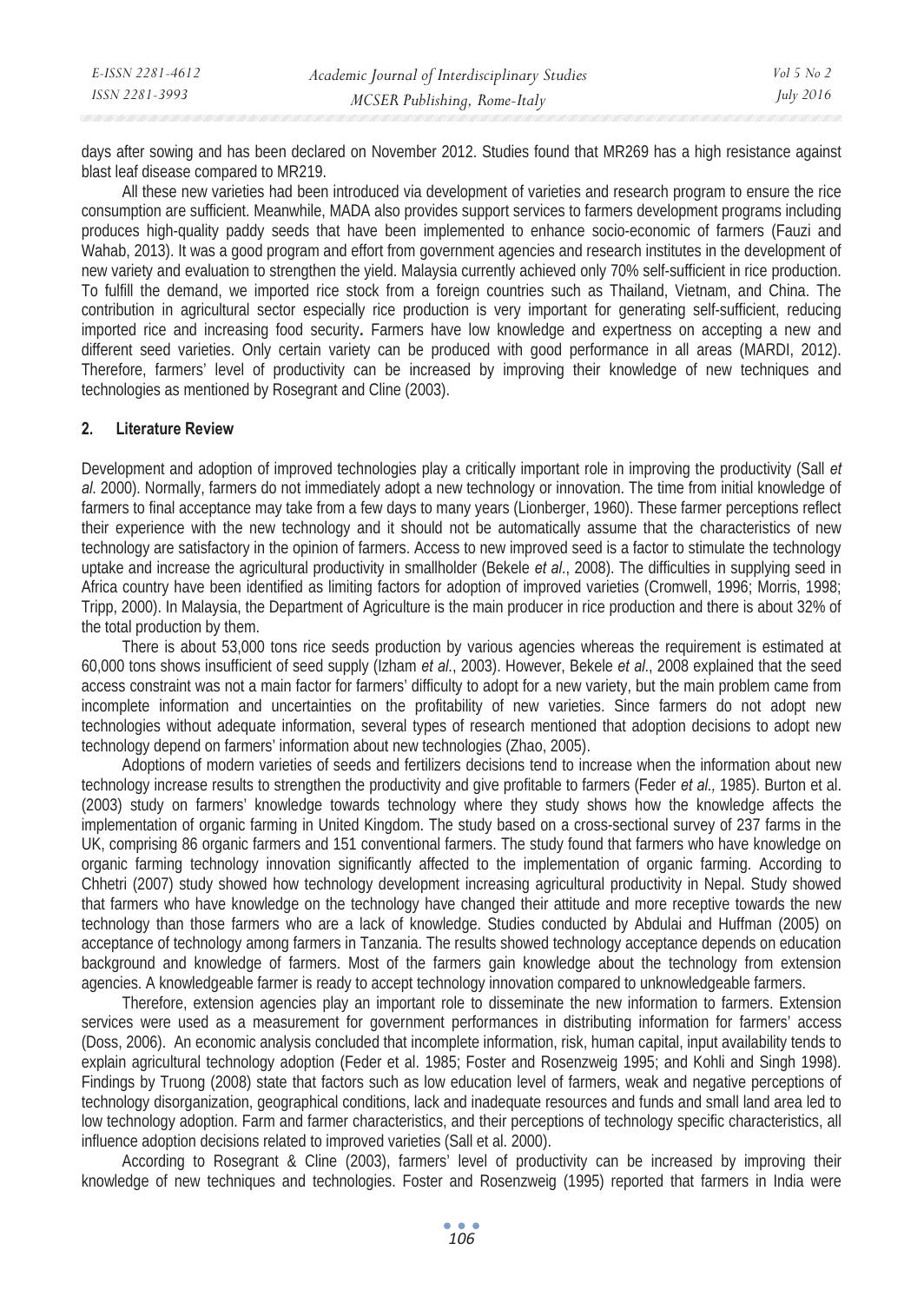| E-ISSN 2281-4612 | Academic Journal of Interdisciplinary Studies | Vol 5 No 2       |
|------------------|-----------------------------------------------|------------------|
| ISSN 2281-3993   | MCSER Publishing, Rome-Italy                  | <i>July 2016</i> |

difficult to adopt new technologies, high yielding varieties (HYV) due to imperfect knowledge about the practices. Nevertheless, farmers' adoption based on their own experience and neighbors' experience. The previous study highlighted that farmers' probability absorption of new technology via observation the behavior of neighboring farmers including their experimentation of the technology (Uaiene *et al.,* 2009).

The general objective of this study is to identify the acceptance and practices of new paddy seed variety among farmers in MADA. The specific objectives of the study are to:

- 1) Identify socio-demographic profile of respondent.
- 2) To examine the respondents' acceptance and perception toward new paddy seed variety selected.
- 3) To determine the association between the socio-demographic factors towards practices on using new paddy seed variety

#### **3. Methodology**

The primary data collected directly from the study of materials such as using questionnaire filled by the farmers as a respondent. The survey questions design according to the objectives of the study. A total of 250 farmers in the four districts area (Perlis, Jitra, Pendang and Kota Sarang Semut) were selected using random sampling. Interviews for this surveys consisted of several structured questions such as demographic characteristic, respondents' acceptance and practice towards seed selected and factor influence the respondents' decision on acceptance new paddy seed variety. Descriptive analysis was used to analyze the data which including the percentage and frequency. Frequency analysis was done to obtain information such as age, gender, ethnic, marital status, education level, years of involvement, rice varieties selected and respondents perception towards advantage and disadvantage. Meanwhile, for chi-square analysis was used to determine the association between the socio-demographic factors towards practices on using new paddy seed variety.

#### **4. Result and Discussion**

#### *4.1 Descriptive analysis*

#### *4.1.1 Socio-demographic Profile of Respondents*

Descriptive analysis was carried out to discuss the results on the demographic profile of respondents such as age, gender, ethnic, marital status and education level. Table 1 shows the demographic profile of respondents' in the study area. From the table, we can see that the most predominant age category among the respondent is between 51 to 60 years old. There was 37.6 percent of the total respondents are in the age category, followed by 41 to 50 years old with 28.8%, 31 to 40 years old with 14.8%, above 60 with 12.4% and 20 to 30 years old with 6.4%. Since the highest frequency age of the respondent is more than 50, it can be concluded that most of the farmers are in the old age range.

In terms of gender, 93.2% of respondents are male and the rest of 6.8% are female. It shows that most of the respondents involve in paddy farming activities in the surveyed area are male. For the marital status of the respondents, there were 64.4% are married, 15.6% are single and 20% are widow and widower. The finding from the survey shows that only 7.2% did not get any formal education. There were 29.6% went to primary schools while about 50.8% went to secondary schools. Meanwhile, 12.4% had college/university education. It can conclude that most of the farmers in Malaysia have low education level.

Years of involvement illustrated that 32.8% of the respondents have been involving in paddy planting above 16 years. Meanwhile, 28% of respondents have experience in paddy farming between 6-10 years, followed by 22% between 1-5 years and 17.2% between 11-15 years. Based on the result, we can conclude that majority of the respondents have sufficient experience since most of them have a long years involvement in paddy farming.

| <b>Characteristics</b> | Frequency (n=250) | Percentage (%) |  |  |
|------------------------|-------------------|----------------|--|--|
| Age                    |                   |                |  |  |
| 20-30                  | 16                | 6.4            |  |  |
| $31 - 40$              | 37                | 14.8           |  |  |
| 41-50                  |                   | 28.8           |  |  |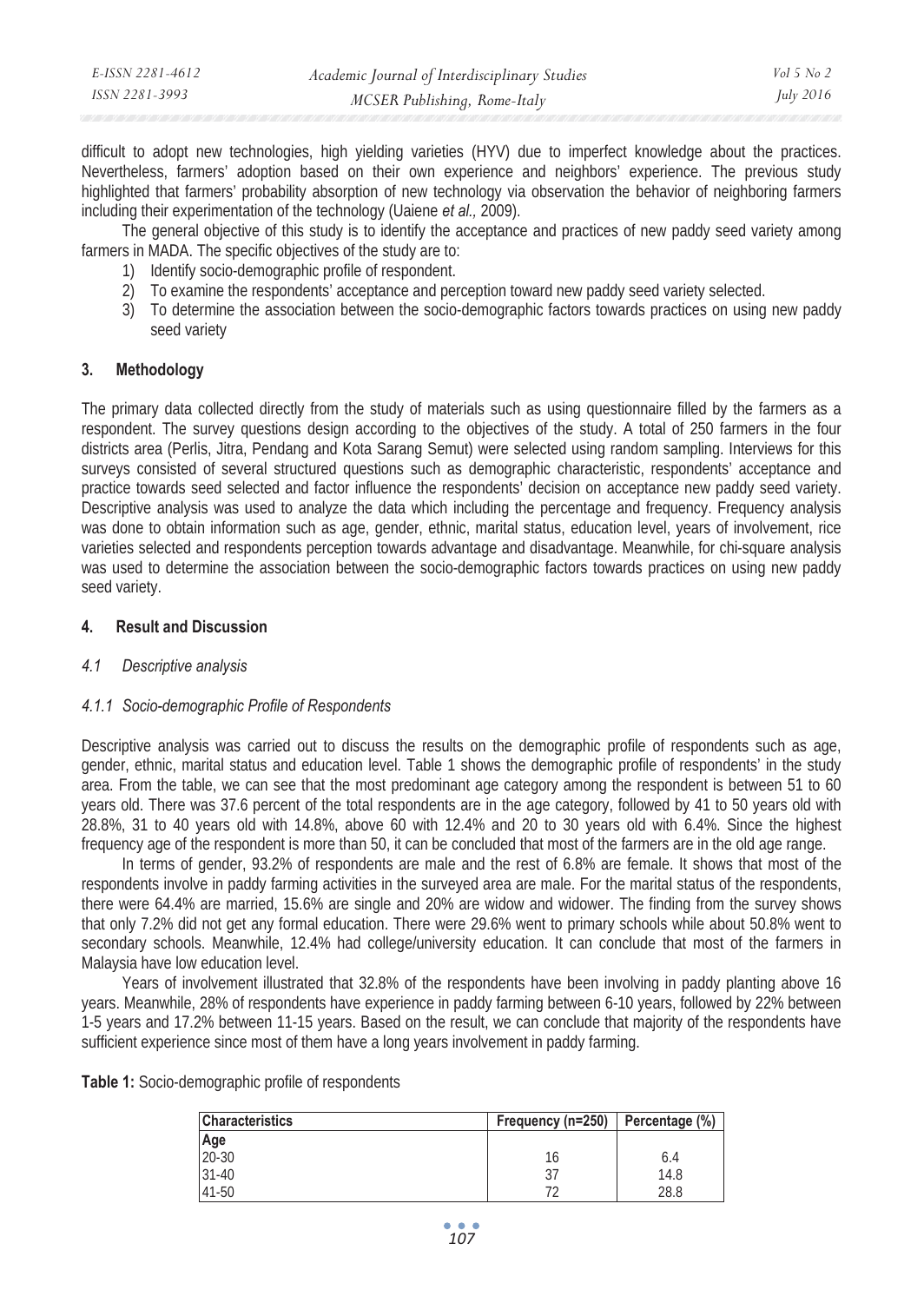| $51 - 60$                                | 94  | 37.6 |
|------------------------------------------|-----|------|
| >61                                      | 31  | 12.4 |
| Average age: 48.24                       |     |      |
| Gender                                   |     |      |
| Male                                     | 233 | 93.2 |
| Female                                   | 17  | 6.8  |
| <b>Ethnic</b>                            |     |      |
| Malay                                    | 248 | 99.2 |
| Chinese                                  |     | 0.4  |
| India                                    | 1   | 0.4  |
| <b>Marital status</b>                    |     |      |
| Single                                   | 39  | 15.6 |
| Married                                  | 161 | 64.4 |
| Widow/ Widower/Divorce                   | 50  | 20   |
| <b>Education level</b>                   |     |      |
| Never been to school                     | 18  | 7.2  |
| Primary school                           | 74  | 29.6 |
| Secondary school                         | 127 | 50.8 |
| College/university                       | 31  | 12.4 |
| Years of involvement in paddy experience |     |      |
| 1-5 years                                | 55  | 22.0 |
| 6-10 years                               | 70  | 28.0 |
| 11-15 years                              | 43  | 17.2 |
| 16 years and above                       | 82  | 32.8 |

## *4.1.2 Rice varieties*

Regarding to Table 2, it shows that farmers most preference on seed variety are MR220CL-2 with the frequency 186 followed by MR263 (68), MR269 (43), MR220CL-1 and MR253 (32). Most of farmer in MADA area preferred to choose MR220CL-2 since they had experienced on weedy rice problem at their field. MR220CL-2 variety is a herbicide-resistant rice is one of the new technology to control weed rice problem in Malaysia (Azmi et al., 2012a).

In Malaysia, weedy rice became a serious major threat faced by farmers in recent years in the direct-seeded rice culture (Azmi and Karim, 2008). There are about RM90 million per season loss of yield due to weedy rice infestation problem (Azmi, 2013). Therefore, uses of MR220CL-2 variety become popular among farmers in MADA area in order to reduce the cost of weed management and enhance the yield production. MR220CL-2 also have been the most common varieties planted by Malaysian rice farmers more than 90% granary areas (Suswanto *et al.,* 2007; Raudah *et al.,* 2014). They also should concern on practices of MR220CL-2 variety for a long period in field due to pests and diseases infestations possibilities.

**Table 2:** Rice varieties selected by respondent

| <b>Varieties</b> | Frequency | Percentage (%) |
|------------------|-----------|----------------|
| MR253            |           | 12.8           |
| MR263            | 68        | 27 2           |
| MR269            | 43        | 17 2           |
| MR220CL-1        | 35        | 14.0           |
| <b>MR220CL-2</b> | 186       | 744            |

#### *4.1.3 Respondents' perception level toward Advantage and Disadvantage on New Paddy Seed Variety Selected*

The percentage of variable respondents' perception toward advantage and disadvantage of new paddy seed variety selected had shown in Table 3.

From the table, the advantage on new paddy seed variety with the statement "Increase the crop of yield" shows the highest mean (4.09) and the disadvantage of new seed variety with the statements "The seed are difficult to access", "Low percentage of germination" and "Pests and disease problem occur" show the lowest mean (3.34). It can be concluded that a high perception shows by respondent towards advantage compared to disadvantage on new paddy seed variety selected.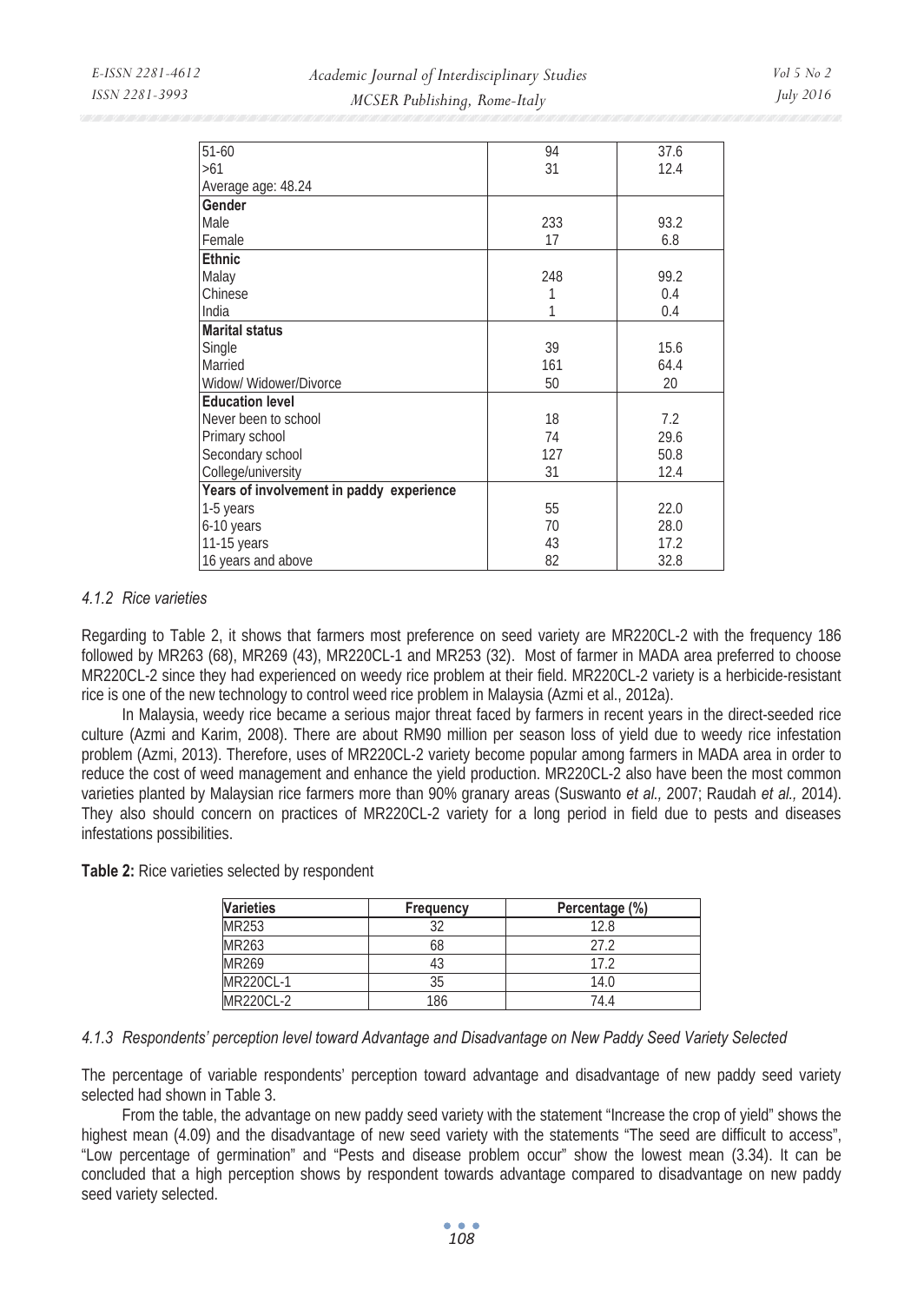**Table 3:** Perception toward Advantage and Disadvantage on New Paddy Seed Variety Selected

| <b>Statements</b>                               |      | <b>Scale</b>    |      |               |      | Mean | S.D   |
|-------------------------------------------------|------|-----------------|------|---------------|------|------|-------|
|                                                 |      | $1$ (%) $2$ (%) |      | $3(%)\, 4(%)$ | 5(%) |      |       |
| Advantage                                       |      |                 |      |               |      |      |       |
| The seed price are reasonable                   | 3.0  | 10.0            | 48.0 | 164.0         | 25.0 | 3.79 | 0.720 |
| The seed produce have high quality              | 3.0  | 0.0             | 46.0 | 154.0         | 47.0 | 3.97 | 0.693 |
| Faster and easy to cultivate and manage         | 3.0  | 2.0             | 61.0 | 129.0         | 55.0 | 3.92 | 0.693 |
| Reduce uses of labour                           | 0.0  | 7.0             | 48.0 | 141.0         | 54.0 | 3.97 | 0.722 |
| Reduce pests and disease problem                | 0.0  | 7.0             | 66.0 | 133.0         | 44.0 | 3.86 | 0.730 |
| Reduce weed problem                             | 0.0  | 9.0             | 50.0 | 131.0         | 60.0 | 3.97 | 0.765 |
| Reduce cost of fertilizer and pesticides        | 2.0  | 8.0             | 55.0 | 123.0         | 62.0 | 3.94 | 0.817 |
| Save energy and time                            | 0.0  | 2.0             | 42.0 | 156.0         | 50.0 | 4.02 | 0.634 |
| Increase the crop of yield                      | 3.0  | 2.0             | 33.0 | 143.0         | 69.0 | 4.09 | 0.736 |
| Disadvantage                                    |      |                 |      |               |      |      |       |
| The seed are difficult to access                | 11.0 | 45.0            | 66.0 | 104.0         | 24.0 | 3.34 | 1.022 |
| The price of seed are relatively expensive      | 13.0 | 27.0            | 68.0 | 111.0         | 31.0 | 3.48 | 1.015 |
| Low percentage of germination                   | 14.0 | 32.0            | 81.0 | 100.0         | 23.0 | 3.34 | 1.003 |
| Low quality of seed                             | 11.0 | 42.0            | 75.0 | 92.0          | 30.0 | 3.35 | 1.036 |
| Pests and disease problem occur                 | 13.0 | 47.0            | 61.0 | 99.0          | 30.0 | 3.34 | 1.076 |
| Low quality of yield                            | 10.0 | 40.0            | 69.0 | 99.0          | 32.0 | 3.41 | 1.031 |
| The seed package price are relatively expensive | 14.0 | 31.0            | 68.0 | 104.0         | 33.0 | 3.44 | 1.048 |
| <b>Overall Mean</b>                             |      |                 | 3.70 | 0.409         |      |      |       |

*Note: 1: Not Agree, 2: Less Agree, 3: Not Sure, 4: Agree, 5: Strongly Agree* 

Table 4 shows a perception level toward advantage and disadvantage on new paddy seed variety selected by respondents. Total mean of perception level on new paddy seed variety considered high with the percentage 52.4%.

**Table 4:** Perception level toward Advantage and Disadvantage on New Paddy Seed Variety Selected

| Level                | Frequency | Percentage | Mean | S.D   |
|----------------------|-----------|------------|------|-------|
| High $(3.67-5.0)$    | 131       | 52.4%      |      |       |
| Moderate (2.34-3.66) | 119       | 47.6%      | 3.70 | 0.409 |
| Low (1-2.33)         |           | $0\%$      |      |       |
| Total                | 250       | 100.0%     |      |       |

#### *4.2 Chi-Square Analysis*

## *4.2.1 Association between Socio-demographic Factors and Respondents' Level of Practices on Using New Paddy Seed Variety*

From the chi-square table above (Table 5), we can illustrate that age and years of involvement have a significant different towards the level of practices on using a new paddy seed variety. Since the farmers majority is between 51-60 age, with the sufficient of experience it shows the significant effect on practices on using new seed variety. Meanwhile for gender, the size of farm, household size, and education level show no significant different at all.

**Table 5:** Association between Socio-demographic Factors and Respondents' Level of Practices on Using New Paddy Seed Variety

| <b>Demographic Profiles</b>              | <b>Chi-Square Test</b> | df | Significant | <b>Decision</b>                 |
|------------------------------------------|------------------------|----|-------------|---------------------------------|
| Gender                                   | 2.392                  |    | 0.122       | Failed to Reject H <sub>0</sub> |
| Age                                      | 10.329                 |    | 0.035       | Reject H <sub>0</sub>           |
| Years of involvement in paddy experience | 11.179                 |    | 0.011       | Reject H <sub>0</sub>           |
| Size of farm                             | 3.655                  |    | 0.455       | Failed to Reject H <sub>0</sub> |
| Household Size                           | 2.787                  |    | 0.248       | Failed to Reject H <sub>0</sub> |
| Education level                          | 8.208                  |    | 0.145       | Failed to Reject H <sub>0</sub> |